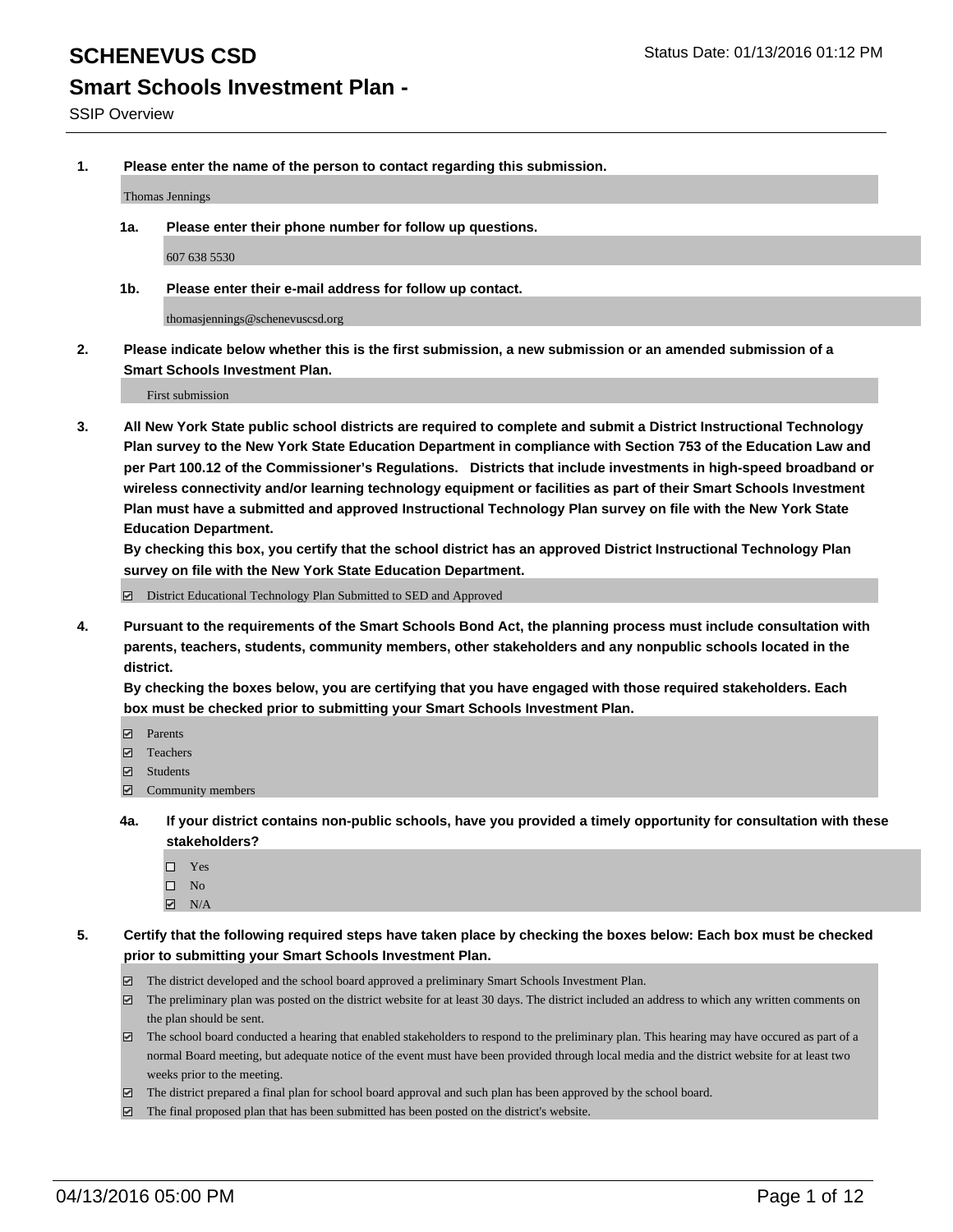SSIP Overview

**5a. Please upload the proposed Smart Schools Investment Plan (SSIP) that was posted on the district's website. Note that this should be different than your recently submitted Educational Technology Survey. The Final SSIP, as approved by the School Board, should also be posted on the website and remain there during the course of the projects contained therein.**

Smart Schools Investment Plan - website.pdf Smart Schools Investment Plan Fact Sheet.pdf

**6. Please enter an estimate of the total number of students and staff that will benefit from this Smart Schools Investment Plan based on the cumulative projects submitted to date.**

410

**7. An LEA/School District may partner with one or more other LEA/School Districts to form a consortium to pool Smart Schools Bond Act funds for a project that meets all other Smart School Bond Act requirements. Each school district participating in the consortium will need to file an approved Smart Schools Investment Plan for the project and submit a signed Memorandum of Understanding that sets forth the details of the consortium including the roles of each respective district.**

 $\Box$  The district plans to participate in a consortium to partner with other school district(s) to implement a Smart Schools project.

**8. Please enter the name and 6-digit SED Code for each LEA/School District participating in the Consortium.**

| <b>Partner LEA/District</b> | <b>ISED BEDS Code</b> |
|-----------------------------|-----------------------|
| (No Response)               | (No Response)         |

**9. Please upload a signed Memorandum of Understanding with all of the participating Consortium partners.**

(No Response)

**10. Your district's Smart Schools Bond Act Allocation is:**

\$429,031

**11. Enter the budget sub-allocations by category that you are submitting for approval at this time. If you are not budgeting SSBA funds for a category, please enter 0 (zero.) If the value entered is \$0, you will not be required to complete that survey question.**

|                                       | Sub-<br>Allocations |
|---------------------------------------|---------------------|
| School Connectivity                   | $\mathbf 0$         |
| Connectivity Projects for Communities |                     |
| <b>Classroom Technology</b>           | 222,000             |
| Pre-Kindergarten Classrooms           |                     |
| Replace Transportable Classrooms      | O                   |
| High-Tech Security Features           |                     |
| Totals:                               | 222,000.00          |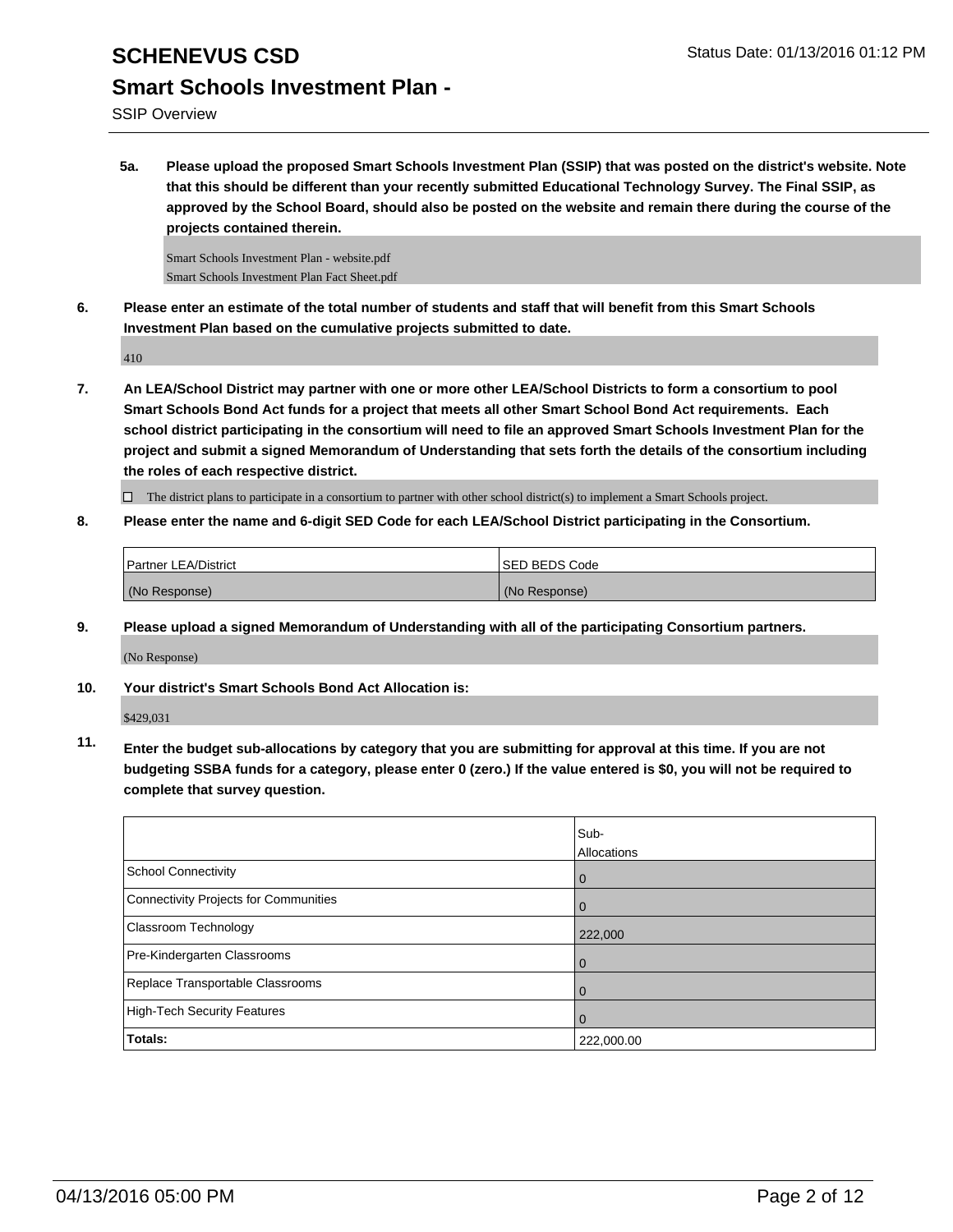School Connectivity

- **1. In order for students and faculty to receive the maximum benefit from the technology made available under the Smart Schools Bond Act, their school buildings must possess sufficient connectivity infrastructure to ensure that devices can be used during the school day. Smart Schools Investment Plans must demonstrate that:**
	- **sufficient infrastructure that meets the Federal Communications Commission's 100 Mbps per 1,000 students standard currently exists in the buildings where new devices will be deployed, or**
	- **is a planned use of a portion of Smart Schools Bond Act funds, or**
	- **is under development through another funding source.**

**Smart Schools Bond Act funds used for technology infrastructure or classroom technology investments must increase the number of school buildings that meet or exceed the minimum speed standard of 100 Mbps per 1,000 students and staff within 12 months. This standard may be met on either a contracted 24/7 firm service or a "burstable" capability. If the standard is met under the burstable criteria, it must be:**

**1. Specifically codified in a service contract with a provider, and**

**2. Guaranteed to be available to all students and devices as needed, particularly during periods of high demand, such as computer-based testing (CBT) periods.**

**Please describe how your district already meets or is planning to meet this standard within 12 months of plan submission.**

(No Response)

- **1a. If a district believes that it will be impossible to meet this standard within 12 months, it may apply for a waiver of this requirement, as described on the Smart Schools website. The waiver must be filed and approved by SED prior to submitting this survey.**
	- □ By checking this box, you are certifying that the school district has an approved waiver of this requirement on file with the New York State Education Department.
- **2. Connectivity Speed Calculator (Required)**

|                         | Number of<br><b>Students</b> | Multiply by<br>100 Kbps | Divide by 1000<br>to Convert to<br>Required<br>Speed in Mb | <b>Current Speed</b><br>in Mb | Expected<br>Speed to be<br>Attained Within<br>12 Months | <b>Expected Date</b><br>When<br>Required<br>Speed<br>Will be<br>Met |
|-------------------------|------------------------------|-------------------------|------------------------------------------------------------|-------------------------------|---------------------------------------------------------|---------------------------------------------------------------------|
| <b>Calculated Speed</b> | (No<br>Response)             | (No Response)           | (No<br>Response)                                           | (No<br>Response)              | (No<br>Response)                                        | (No<br>Response)                                                    |
| Totals:                 |                              |                         |                                                            |                               |                                                         |                                                                     |

**3. Briefly describe how you intend to use Smart Schools Bond Act funds for high-speed broadband and/or wireless connectivity projects in school buildings.**

(No Response)

**4. Briefly describe the linkage between the district's District Instructional Technology Plan and the proposed projects. (There should be a link between your response to this question and your response to Question 1 in Part E. Curriculum and Instruction "What are the district's plans to use digital connectivity and technology to improve teaching and learning?)**

(No Response)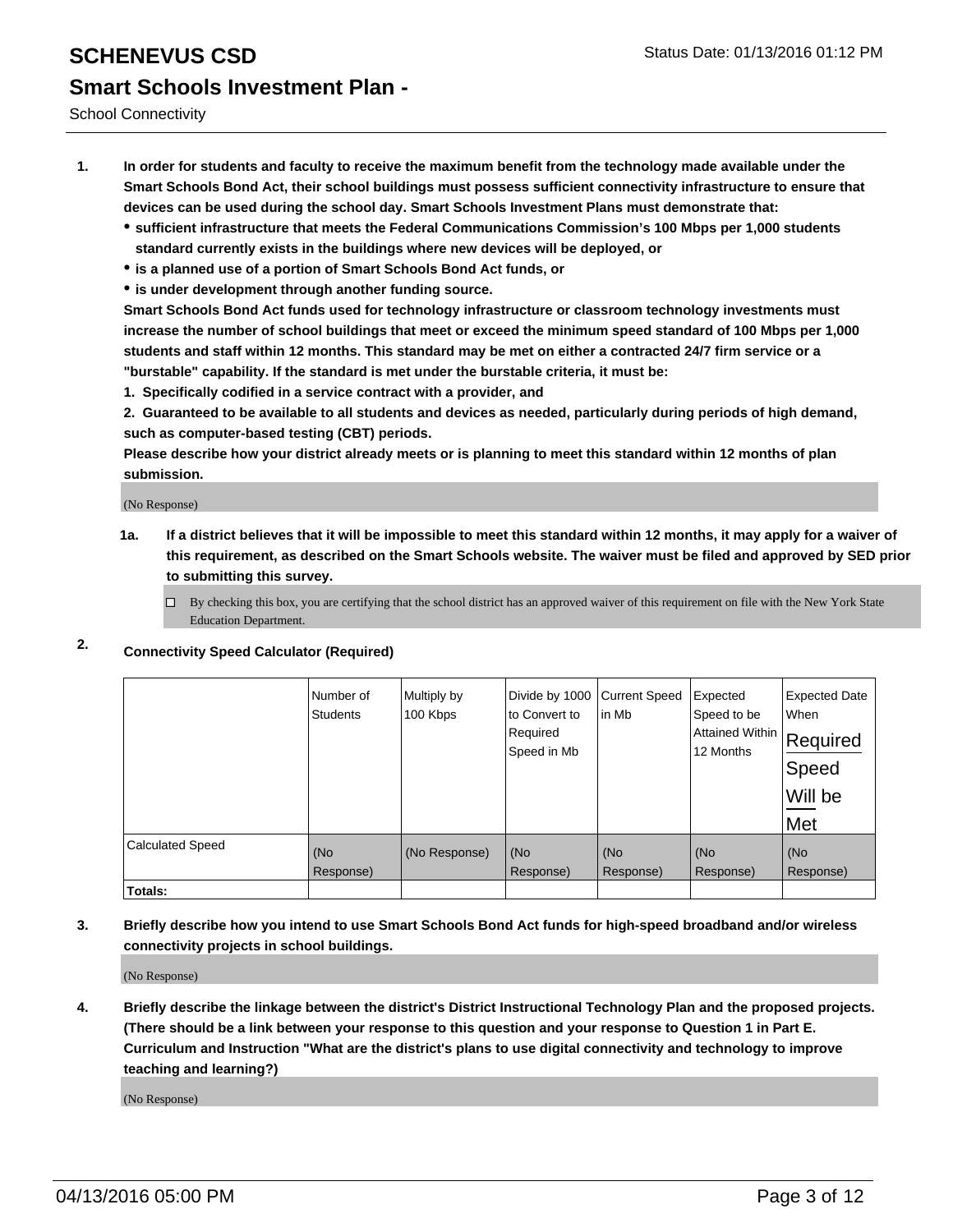School Connectivity

**5. If the district wishes to have students and staff access the Internet from wireless devices within the school building, or in close proximity to it, it must first ensure that it has a robust Wi-Fi network in place that has sufficient bandwidth to meet user demand.**

**Please describe how you have quantified this demand and how you plan to meet this demand.**

(No Response)

**6. As indicated on Page 5 of the guidance, the Office of Facilities Planning will have to conduct a preliminary review of all capital projects, including connectivity projects.**

| Project Number |  |
|----------------|--|
| (No Response)  |  |

**7. Certain high-tech security and connectivity infrastructure projects may be eligible for an expedited review process as determined by the Office of Facilities Planning.**

**Was your project deemed eligible for streamlined review?**

(No Response)

**8. Include the name and license number of the architect or engineer of record.**

| Name          | License Number |
|---------------|----------------|
| (No Response) | (No Response)  |

**9. If you are submitting an allocation for School Connectivity complete this table. Note that the calculated Total at the bottom of the table must equal the Total allocation for this category that you entered in the SSIP Overview overall budget.** 

|                                            | Sub-          |
|--------------------------------------------|---------------|
|                                            | Allocation    |
| Network/Access Costs                       | (No Response) |
| <b>Outside Plant Costs</b>                 | (No Response) |
| School Internal Connections and Components | (No Response) |
| <b>Professional Services</b>               | (No Response) |
| Testing                                    | (No Response) |
| <b>Other Upfront Costs</b>                 | (No Response) |
| <b>Other Costs</b>                         | (No Response) |
| Totals:                                    |               |

| Select the allowable expenditure | Item to be purchased | Quantity      | Cost per Item | <b>Total Cost</b> |
|----------------------------------|----------------------|---------------|---------------|-------------------|
| type.                            |                      |               |               |                   |
| Repeat to add another item under |                      |               |               |                   |
| each type.                       |                      |               |               |                   |
| (No Response)                    | (No Response)        | (No Response) | (No Response) | (No Response)     |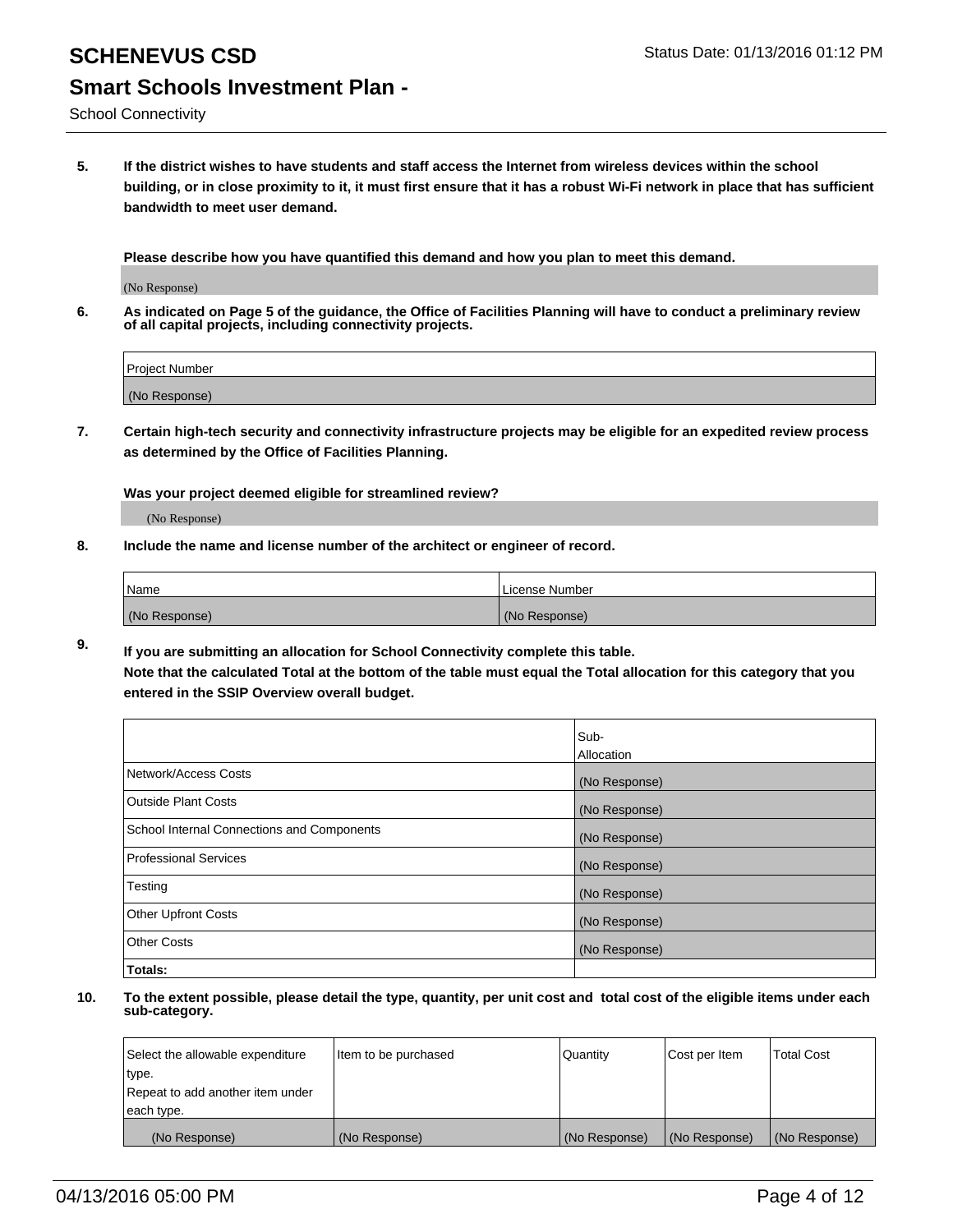Community Connectivity (Broadband and Wireless)

**1. Briefly describe how you intend to use Smart Schools Bond Act funds for high-speed broadband and/or wireless connectivity projects in the community.**

(No Response)

**2. Please describe how the proposed project(s) will promote student achievement and increase student and/or staff access to the Internet in a manner that enhances student learning and/or instruction outside of the school day and/or school building.**

(No Response)

**3. Community connectivity projects must comply with all the necessary local building codes and regulations (building and related permits are not required prior to plan submission).**

 $\Box$  I certify that we will comply with all the necessary local building codes and regulations.

**4. Please describe the physical location of the proposed investment.**

(No Response)

**5. Please provide the initial list of partners participating in the Community Connectivity Broadband Project, along with their Federal Tax Identification (Employer Identification) number.**

| <b>Project Partners</b> | <b>IFederal ID#</b> |
|-------------------------|---------------------|
| (No Response)           | (No Response)       |

**6. If you are submitting an allocation for Community Connectivity, complete this table.**

**Note that the calculated Total at the bottom of the table must equal the Total allocation for this category that you entered in the SSIP Overview overall budget.**

|                                    | Sub-Allocation |
|------------------------------------|----------------|
| Network/Access Costs               | (No Response)  |
| Outside Plant Costs                | (No Response)  |
| <b>Tower Costs</b>                 | (No Response)  |
| <b>Customer Premises Equipment</b> | (No Response)  |
| Professional Services              | (No Response)  |
| Testing                            | (No Response)  |
| <b>Other Upfront Costs</b>         | (No Response)  |
| <b>Other Costs</b>                 | (No Response)  |
| Totals:                            |                |

| Select the allowable expenditure | Item to be purchased | Quantity      | Cost per Item | <b>Total Cost</b> |
|----------------------------------|----------------------|---------------|---------------|-------------------|
| type.                            |                      |               |               |                   |
| Repeat to add another item under |                      |               |               |                   |
| each type.                       |                      |               |               |                   |
| (No Response)                    | (No Response)        | (No Response) | (No Response) | (No Response)     |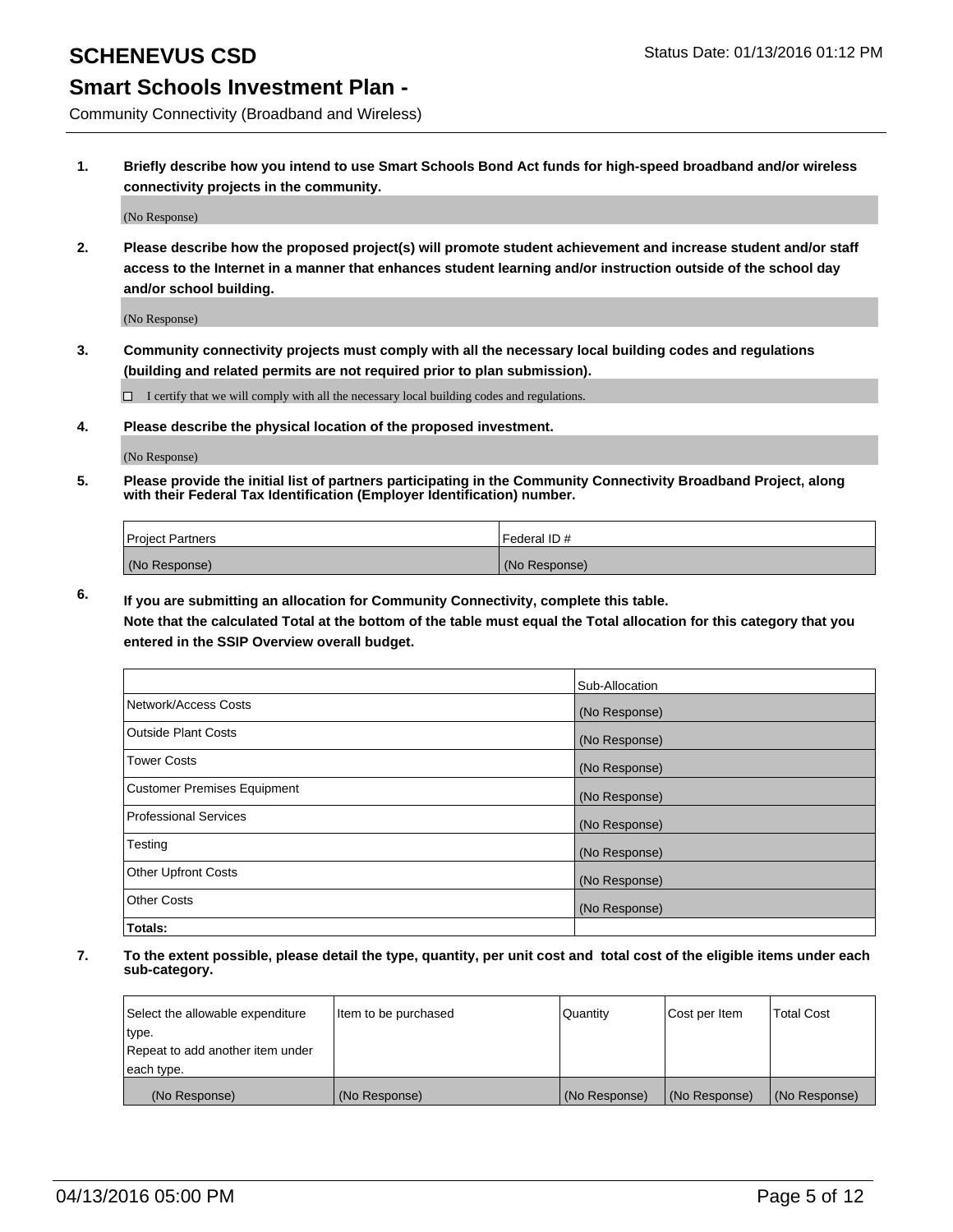### Classroom Learning Technology

**1. In order for students and faculty to receive the maximum benefit from the technology made available under the Smart Schools Bond Act, their school buildings must possess sufficient connectivity infrastructure to ensure that devices can be used during the school day. Smart Schools Investment Plans must demonstrate that sufficient infrastructure that meets the Federal Communications Commission's 100 Mbps per 1,000 students standard currently exists in the buildings where new devices will be deployed, or is a planned use of a portion of Smart Schools Bond Act funds, or is under development through another funding source.**

**Smart Schools Bond Act funds used for technology infrastructure or classroom technology investments must increase the number of school buildings that meet or exceed the minimum speed standard of 100 Mbps per 1,000 students and staff within 12 months. This standard may be met on either a contracted 24/7 firm service or a "burstable" capability. If the standard is met under the burstable criteria, it must be:**

**1. Specifically codified in a service contract with a provider, and**

**2. Guaranteed to be available to all students and devices as needed, particularly during periods of high demand, such as computer-based testing (CBT) periods.**

**Please describe how your district already meets or is planning to meet this standard within 12 months of plan submission.**

The district currently exceeds the Federal Communications Commission minimum speed standard of 100 Mbps per 1,000 students with 1 Gbps (1,000 Mbps) for a student population of 370.

**1a. If a district believes that it will be impossible to meet this standard within 12 months, it may apply for a waiver of this requirement, as described on the Smart Schools website. The waiver must be filed and approved by SED prior to submitting this survey.**

 $\Box$  By checking this box, you are certifying that the school district has an approved waiver of this requirement on file with the New York State Education Department.

|                         | Number of<br><b>Students</b> | Multiply by<br>100 Kbps | Divide by 1000<br>to Convert to<br>Required<br>Speed in Mb | <b>Current Speed</b><br>in Mb | Expected<br>Speed to be<br>Attained Within<br>12 Months | <b>Expected Date</b><br>When<br>Required<br>Speed<br>Will be<br>Met |
|-------------------------|------------------------------|-------------------------|------------------------------------------------------------|-------------------------------|---------------------------------------------------------|---------------------------------------------------------------------|
| <b>Calculated Speed</b> | (No<br>Response)             | (No Response)           | (No<br>Response)                                           | (No<br>Response)              | (No<br>Response)                                        | (No<br>Response)                                                    |
| Totals:                 |                              |                         |                                                            |                               |                                                         |                                                                     |

# **2. Connectivity Speed Calculator (Required)**

**3. If the district wishes to have students and staff access the Internet from wireless devices within the school building, or in close proximity to it, it must first ensure that it has a robust Wi-Fi network in place that has sufficient bandwidth to meet user demand.**

**Please describe how you have quantified this demand and how you plan to meet this demand.**

The District's current Wi-Fi network has sufficient bandwidth to meet projected user demand. The District's current Wi-Fi network is enterprise grade and offers gigabit bandwidth between each access point and it's corresponding central switch. The access points have dual-band radios, and redundant APs are in-place in potential high-usage locations. The enterprise Wi-Fi system operates on a Cat6E cabling "backbone".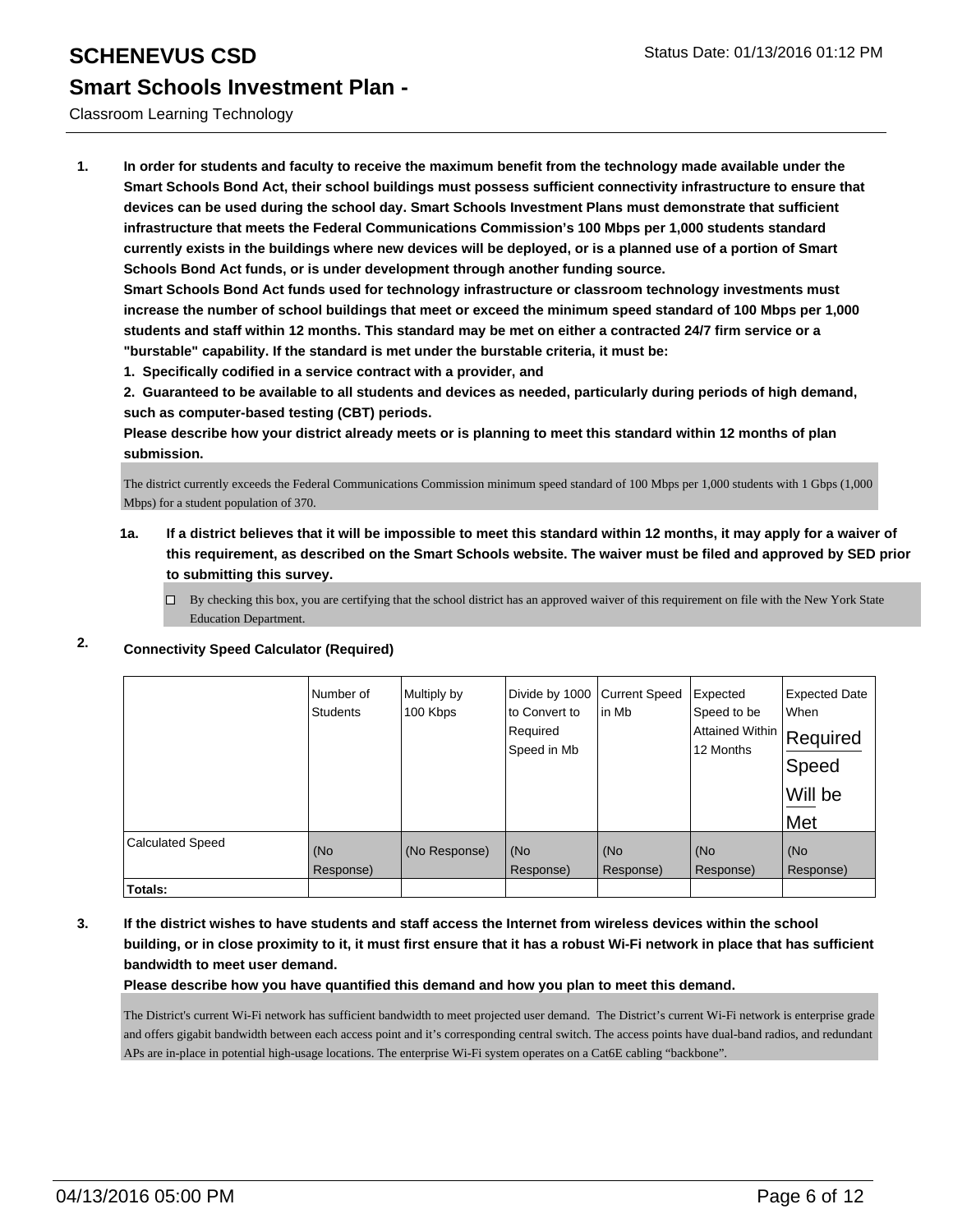Classroom Learning Technology

**4. All New York State public school districts are required to complete and submit an Instructional Technology Plan survey to the New York State Education Department in compliance with Section 753 of the Education Law and per Part 100.12 of the Commissioner's Regulations.**

**Districts that include educational technology purchases as part of their Smart Schools Investment Plan must have a submitted and approved Instructional Technology Plan survey on file with the New York State Education Department.**

- $\boxtimes$  By checking this box, you are certifying that the school district has an approved Instructional Technology Plan survey on file with the New York State Education Department.
- **5. Describe the devices you intend to purchase and their compatibility with existing or planned platforms or systems. Specifically address the adequacy of each facility's electrical, HVAC and other infrastructure necessary to install and support the operation of the planned technology.**

The District will be purchasing iPad tablets for students in grades PK-1 and touch-screen Chromebooks for students in grades 2-12. These devices are compatible with the District's current WiFi network and will make use of Google Apps for Education which includes: Google Classroom, Gmail, Drive, Calendar, Vault, Docs, Sheets, Slides, and Sites. All students, faculty and staff have Google Education accounts. Every classroom and instructional space has network cable and WiFi network access to facilitate effective use of these devices.

The District will be purchasing laptop computers for staff use in classroom instruction, lesson planning, and student, staff, and parent communication and collaboration. Every classroom and instructional space has network cable and WiFi network access to facilitate effective use of these devices. The District will be purchasing desktop computers (27" iMacs) for use in the Media- communications/yearbook/art & music technology lab. Every classroom and instructional space has network cable and WiFi network access to facilitate effective use of these devices.

The District will be purchasing 55" wall-mount HDTVs, HD document cameras, and wireless Screen-Casting equipment to compliment current district classroom technology for multimedia presentations, and electronic collaboration. Every classroom and instructional space has network cable and WiFi network access to facilitate effective use of these devices.

- **6. Describe how the proposed technology purchases will:**
	- **> enhance differentiated instruction;**
	- **> expand student learning inside and outside the classroom;**
	- **> benefit students with disabilities and English language learners; and**
	- **> contribute to the reduction of other learning gaps that have been identified within the district.**

**The expectation is that districts will place a priority on addressing the needs of students who struggle to succeed in a rigorous curriculum. Responses in this section should specifically address this concern and align with the district's Instructional Technology Plan (in particular Question 2 of E. Curriculum and Instruction: "Does the district's instructional technology plan address the needs of students with disabilities to ensure equitable access to instruction, materials and assessments?" and Question 3 of the same section: "Does the district's instructional technology plan address the provision of assistive technology specifically for students with disabilities to ensure access to and participation in the general curriculum?"**

Readily accessible technology is the surest way to flip the classroom and place the learning, quite literally, in the hands and responsibility of the student. Through the use of Google Apps like Speak It, Read Comfortable and iSpeech, students will be able to differentiate the way they read, write and explore the exchange of ideas and information in an online setting. Teachers can create forms, classrooms and instructional sites that will enable them to embed instructional videos and documents to help students navigate assignments. Student learning will continue outside the normal forty minute class period as students will have the materials available to them online. Scaffolding support can be provided to struggling students in the online classrooms. Testing accommodations can be done prior to exam time and, as appropriate, administered in the general education setting rather than separate locations. Research has also shown that text to speech has benefits for a broad range of students, not just those with identified testing accommodations. Students will have access their documents through Google Drive accounts which limits the amount of time they spend searching for lost materials and assignments.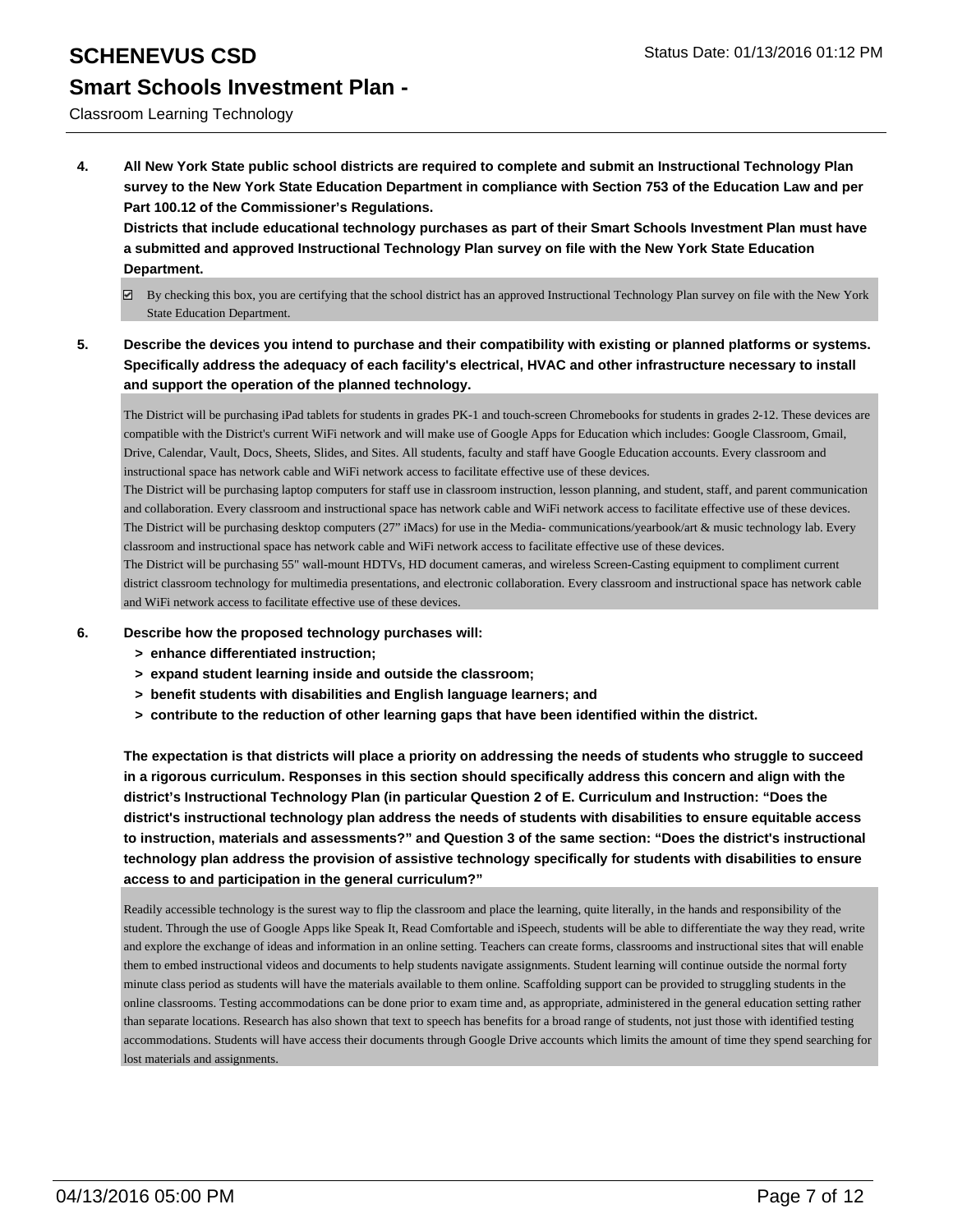### Classroom Learning Technology

### **7. Where appropriate, briefly describe how the proposed technology purchases will enhance ongoing communication with parents and other stakeholders and help the district facilitate technology-based regional partnerships, including distance learning and other efforts.**

The proposed technology purchases will help teachers to expand online learning environments through Google Classroom and Google Sites. By embedding instructional videos and documents directly in assignments, students will be able to access additional resources while at home. When confused about an assignment, parents will be able to utilize those resources to help their children. Besides the added benefit of help with assignments and studying, access to their child's online learning environment keeps parents up to date on what is happening with the curriculum. Learning in the online environment also creates a documented record of student engagement and participation. This information is useful when discussing student growth with parents. Shared resources between teachers also help monitor student behavior and growth thereby improving the quality of information that can be shared between home and school.

Using our current distance learning facilities, the district partners with BOCES, other districts throughout the region, Hudson Valley Community College, Herkimer County Community College, SUNY Delhi, and Syracuse University to expand program offerings to our students. The technology purchases in this plan will help expand these regional partnerships to include more blended and online courses.

### **8. Describe the district's plan to provide professional development to ensure that administrators, teachers and staff can employ the technology purchased to enhance instruction successfully.**

**Note: This response should be aligned and expanded upon in accordance with your district's response to Question 1 of F. Professional Development of your Instructional Technology Plan: "Please provide a summary of professional development offered to teachers and staff, for the time period covered by this plan, to support technology to enhance teaching and learning. Please include topics, audience and method of delivery within your summary."**

The District has employed a part-time staff developer/teacher whose focus is instructional technology. The staff developer will provide monthly and quarterly workshops on best practices in instructional technology as well as daily support to classroom teachers. Explicit instruction using the proposed technology is also provided to students K-12.

The focus of instructional technology workshops will include:

- Device-specific introductory, intermediate, and advanced use workshops.
- Using Google Drive to improve student organization and collaboration.
- Using Google Forms and Sheets to streamline grading and improve feedback.
- Using Google Classroom to build and maintain a functional, accessible, and successful classroom in which students takes greater responsibility for their own learning.
- Improving parent communication through the use of technology.

Some classroom teachers have taken a lead role in using instructional technology in their own classrooms. These teachers are provided with time and opportunity to network with other faculty and staff to expand their own understanding and to assist in the implementation of effective instructional technology use in other classrooms.

- **9. Districts must contact the SUNY/CUNY teacher preparation program that supplies the largest number of the district's new teachers to request advice on innovative uses and best practices at the intersection of pedagogy and educational technology.**
	- $\boxtimes$  By checking this box, you certify that you have contacted the SUNY/CUNY teacher preparation program that supplies the largest number of your new teachers to request advice on these issues.
- **10. A district whose Smart Schools Investment Plan proposes the purchase of technology devices and other hardware must account for nonpublic schools in the district.**

**Are there nonpublic schools within your school district?**

| ┐ | <b>Yes</b> |  |
|---|------------|--|
| ✓ | - No       |  |

**11. Nonpublic Classroom Technology Loan Calculator**

**The Smart Schools Bond Act provides that any Classroom Learning Technology purchases made using Smart Schools funds shall be lent, upon request, to nonpublic schools in the district. However, no school district shall be**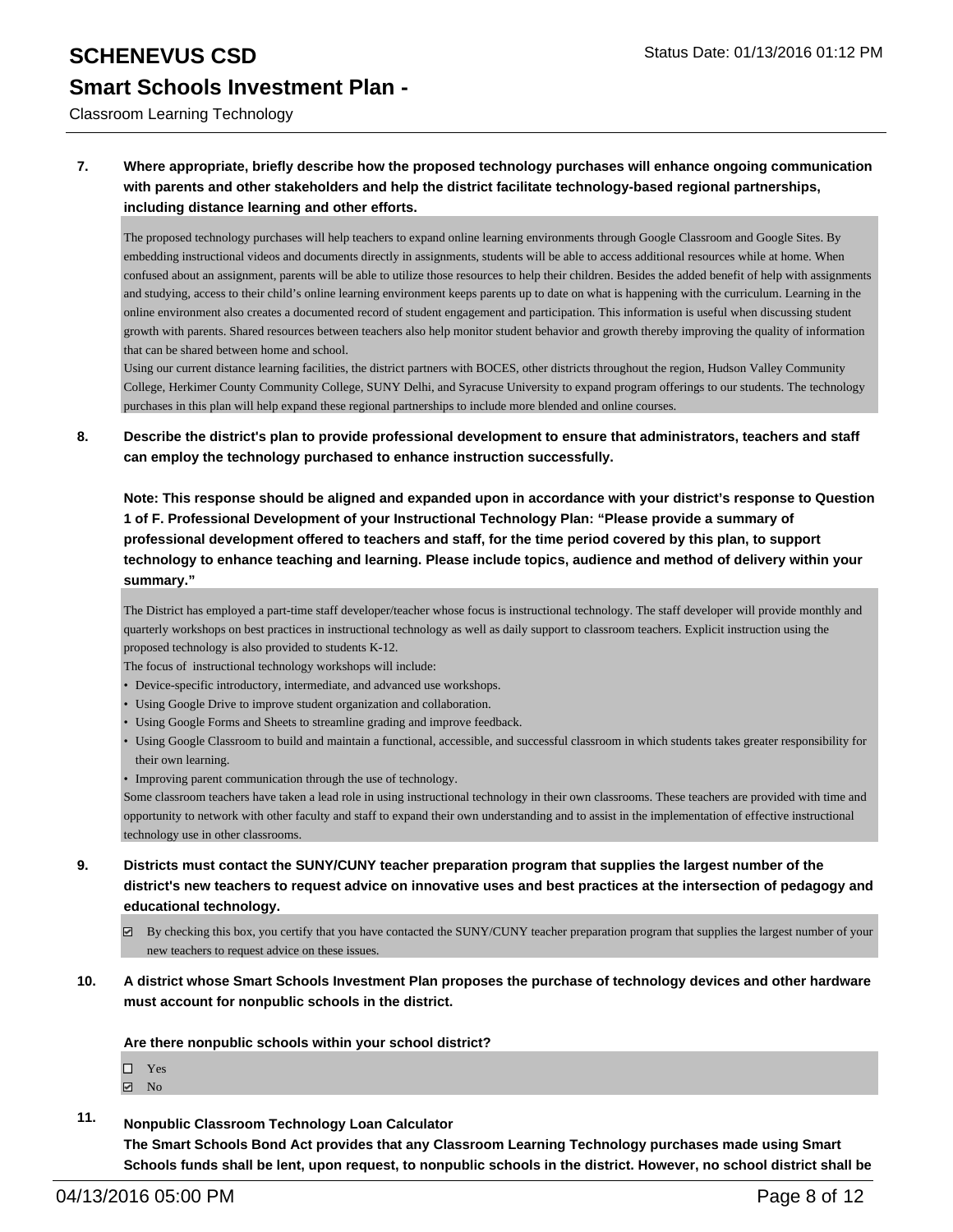# Classroom Learning Technology

**required to loan technology in amounts greater than the total obtained and spent on technology pursuant to the Smart Schools Bond Act and the value of such loan may not exceed the total of \$250 multiplied by the nonpublic school enrollment in the base year at the time of enactment.**

#### **See:**

**http://www.p12.nysed.gov/mgtserv/smart\_schools/docs/Smart\_Schools\_Bond\_Act\_Guidance\_04.27.15\_Final.pdf.**

|                                       | i 1. Classroom<br>Technology<br>Sub-allocation | 2. Public<br>Enrollment<br>$(2014 - 15)$ | 3. Nonpublic<br><b>Enrollment</b><br>$(2014 - 15)$                                            | 4. Sum of<br>Public and<br>Nonpublic | 15. Total Per<br><b>Pupil Sub-</b><br>lallocation | 6. Total<br>Nonpublic Loan<br>Amount |
|---------------------------------------|------------------------------------------------|------------------------------------------|-----------------------------------------------------------------------------------------------|--------------------------------------|---------------------------------------------------|--------------------------------------|
|                                       |                                                |                                          |                                                                                               | Enrollment                           |                                                   |                                      |
| Calculated Nonpublic Loan<br>  Amount |                                                |                                          | (No Response)   (No Response)   (No Response)   (No Response)   (No Response)   (No Response) |                                      |                                                   |                                      |

**12. To ensure the sustainability of technology purchases made with Smart Schools funds, districts must demonstrate a long-term plan to maintain and replace technology purchases supported by Smart Schools Bond Act funds. This sustainability plan shall demonstrate a district's capacity to support recurring costs of use that are ineligible for Smart Schools Bond Act funding such as device maintenance, technical support, Internet and wireless fees, maintenance of hotspots, staff professional development, building maintenance and the replacement of incidental items. Further, such a sustainability plan shall include a long-term plan for the replacement of purchased devices and equipment at the end of their useful life with other funding sources.**

 $\boxtimes$  By checking this box, you certify that the district has a sustainability plan as described above.

**13. Districts must ensure that devices purchased with Smart Schools Bond funds will be distributed, prepared for use, maintained and supported appropriately. Districts must maintain detailed device inventories in accordance with generally accepted accounting principles.**

 $\boxdot$  By checking this box, you certify that the district has a distribution and inventory management plan and system in place.

**14. If you are submitting an allocation for Classroom Learning Technology complete this table. Note that the calculated Total at the bottom of the table must equal the Total allocation for this category that you entered in the SSIP Overview overall budget.**

|                          | Sub-Allocation |
|--------------------------|----------------|
| Interactive Whiteboards  | $\Omega$       |
| Computer Servers         | 5,500          |
| <b>Desktop Computers</b> | 20,000         |
| Laptop Computers         | 135,000        |
| <b>Tablet Computers</b>  | 36,000         |
| <b>Other Costs</b>       | 25,500         |
| Totals:                  | 222,000.00     |

| Select the allowable expenditure | Item to be purchased | Quantity      | Cost per Item | Total Cost    |
|----------------------------------|----------------------|---------------|---------------|---------------|
| type.                            |                      |               |               |               |
| Repeat to add another item under |                      |               |               |               |
| each type.                       |                      |               |               |               |
| (No Response)                    | (No Response)        | (No Response) | (No Response) | (No Response) |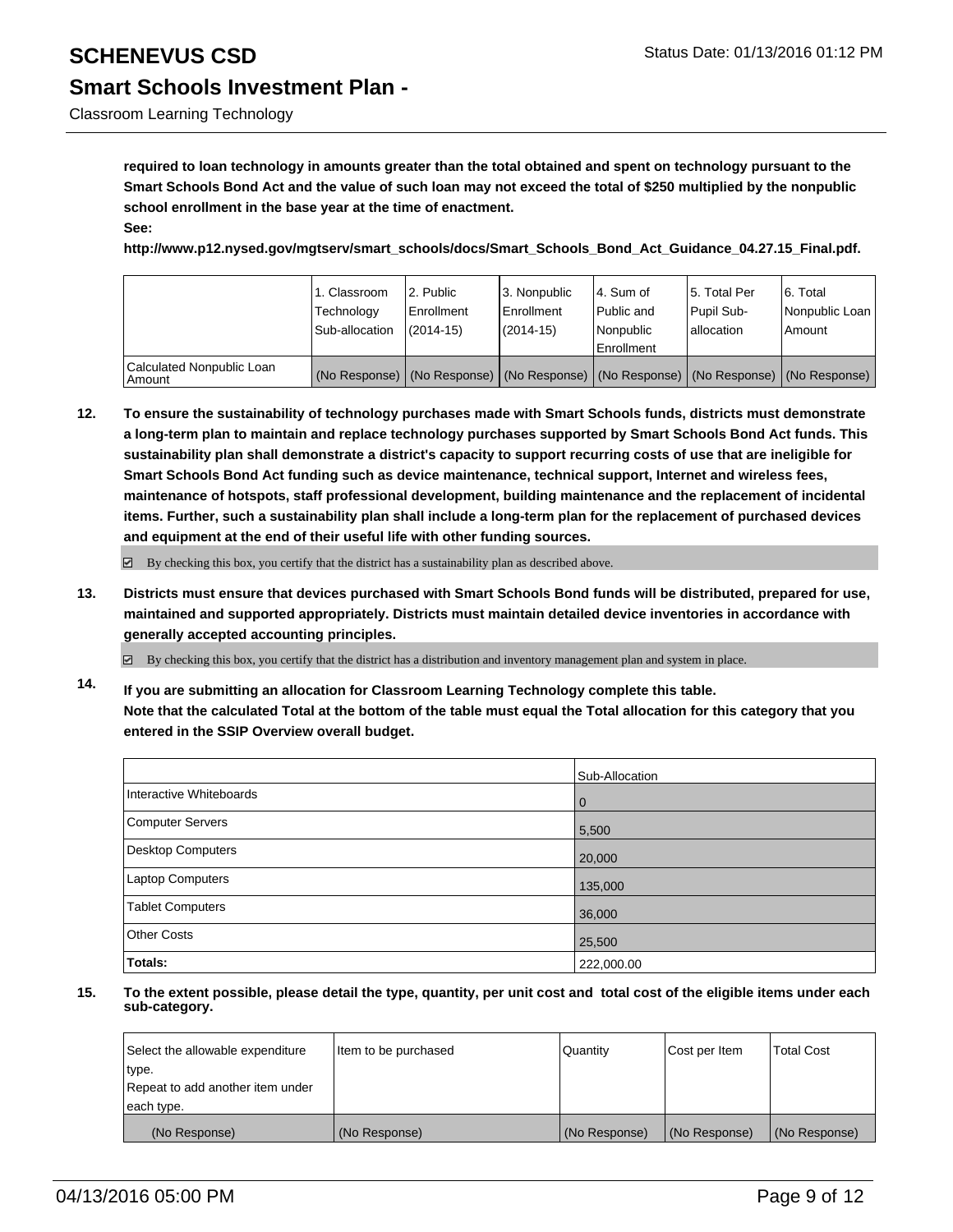### Pre-Kindergarten Classrooms

**1. Provide information regarding how and where the district is currently serving pre-kindergarten students and justify the need for additional space with enrollment projections over 3 years.**

(No Response)

- **2. Describe the district's plan to construct, enhance or modernize education facilities to accommodate prekindergarten programs. Such plans must include:**
	- **Specific descriptions of what the district intends to do to each space;**
	- **An affirmation that pre-kindergarten classrooms will contain a minimum of 900 square feet per classroom;**
	- **The number of classrooms involved;**
	- **The approximate construction costs per classroom; and**
	- **Confirmation that the space is district-owned or has a long-term lease that exceeds the probable useful life of the improvements.**

(No Response)

**3. Smart Schools Bond Act funds may only be used for capital construction costs. Describe the type and amount of additional funds that will be required to support ineligible ongoing costs (e.g. instruction, supplies) associated with any additional pre-kindergarten classrooms that the district plans to add.**

(No Response)

**4. All plans and specifications for the erection, repair, enlargement or remodeling of school buildings in any public school district in the State must be reviewed and approved by the Commissioner. Districts that plan capital projects using their Smart Schools Bond Act funds will undergo a Preliminary Review Process by the Office of Facilities Planning.**

| Project Number |  |
|----------------|--|
| (No Response)  |  |

**5. If you have made an allocation for Pre-Kindergarten Classrooms, complete this table. Note that the calculated Total at the bottom of the table must equal the Total allocation for this category that you**

**entered in the SSIP Overview overall budget.**

|                                          | Sub-Allocation |
|------------------------------------------|----------------|
| Construct Pre-K Classrooms               | (No Response)  |
| Enhance/Modernize Educational Facilities | (No Response)  |
| Other Costs                              | (No Response)  |
| Totals:                                  |                |

| Select the allowable expenditure | Item to be purchased | Quantity      | Cost per Item | <b>Total Cost</b> |
|----------------------------------|----------------------|---------------|---------------|-------------------|
| type.                            |                      |               |               |                   |
| Repeat to add another item under |                      |               |               |                   |
| each type.                       |                      |               |               |                   |
| (No Response)                    | (No Response)        | (No Response) | (No Response) | (No Response)     |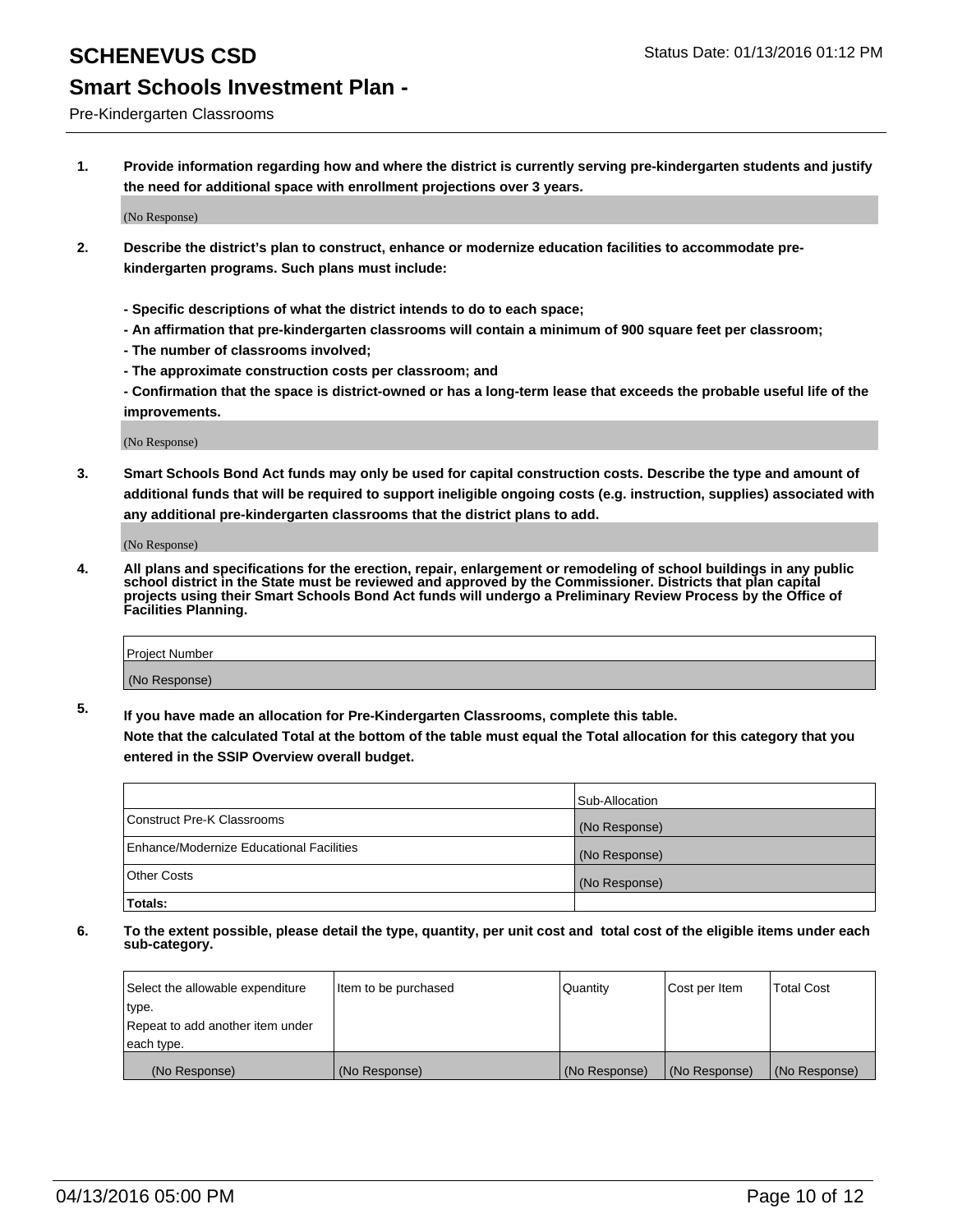Replace Transportable Classrooms

**1. Describe the district's plan to construct, enhance or modernize education facilities to provide high-quality instructional space by replacing transportable classrooms.**

(No Response)

**2. All plans and specifications for the erection, repair, enlargement or remodeling of school buildings in any public school district in the State must be reviewed and approved by the Commissioner. Districts that plan capital projects using their Smart Schools Bond Act funds will undergo a Preliminary Review Process by the Office of Facilities Planning.**

| Project Number |  |
|----------------|--|
| (No Response)  |  |

**3. For large projects that seek to blend Smart Schools Bond Act dollars with other funds, please note that Smart Schools Bond Act funds can be allocated on a pro rata basis depending on the number of new classrooms built that directly replace transportable classroom units.**

**If a district seeks to blend Smart Schools Bond Act dollars with other funds describe below what other funds are being used and what portion of the money will be Smart Schools Bond Act funds.**

(No Response)

**4. If you have made an allocation for Replace Transportable Classrooms, complete this table. Note that the calculated Total at the bottom of the table must equal the Total allocation for this category that you entered in the SSIP Overview overall budget.**

|                                                | Sub-Allocation |
|------------------------------------------------|----------------|
| Construct New Instructional Space              | (No Response)  |
| Enhance/Modernize Existing Instructional Space | (No Response)  |
| <b>Other Costs</b>                             | (No Response)  |
| Totals:                                        |                |

| Select the allowable expenditure | Item to be purchased | Quantity      | Cost per Item | <b>Total Cost</b> |
|----------------------------------|----------------------|---------------|---------------|-------------------|
| type.                            |                      |               |               |                   |
| Repeat to add another item under |                      |               |               |                   |
| each type.                       |                      |               |               |                   |
| (No Response)                    | (No Response)        | (No Response) | (No Response) | (No Response)     |